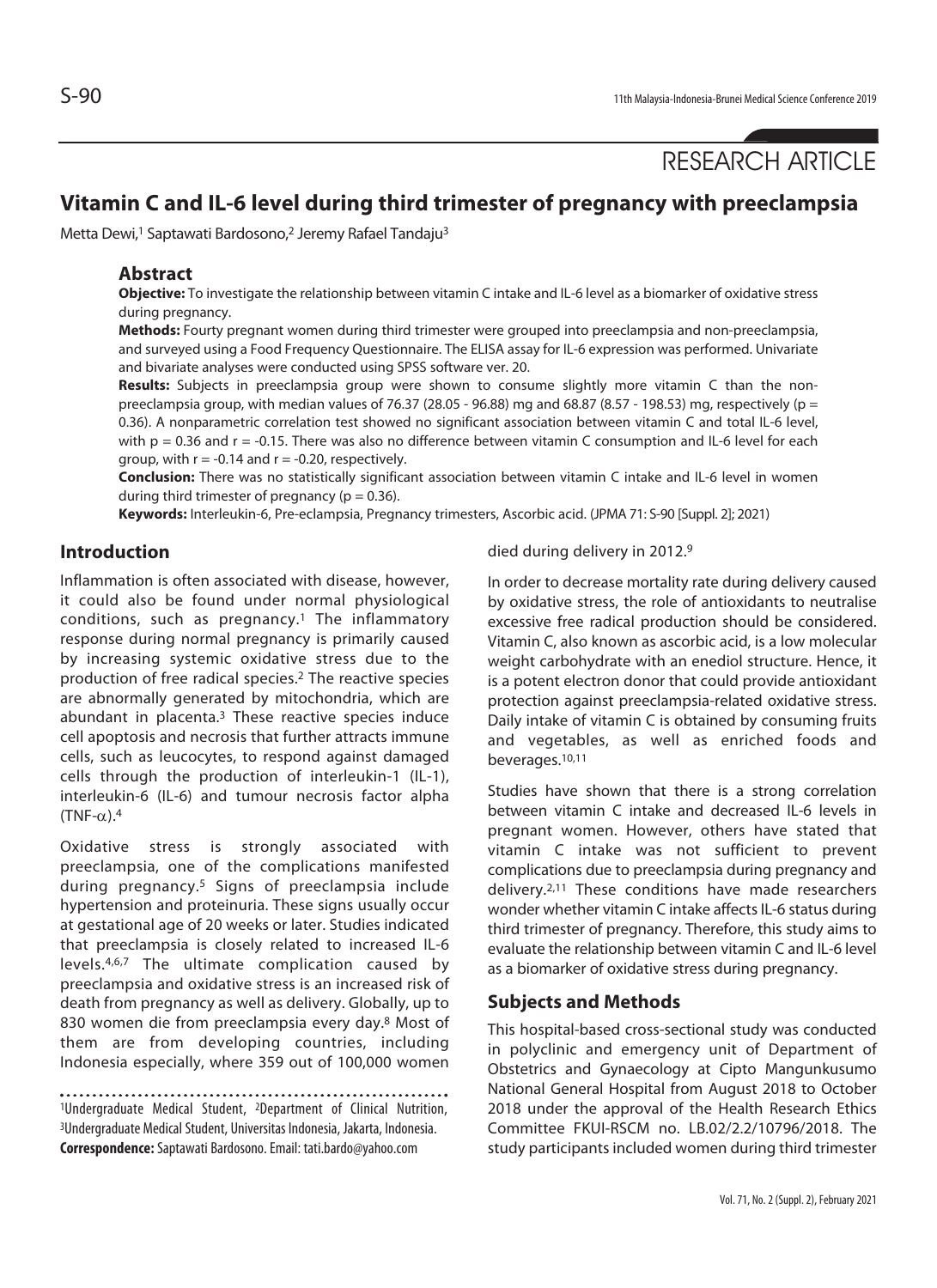of pregnancy (28 - 42 weeks gestational age) aged 18 years or older with a single, living, intrauterine pregnancy. All participants were required to provide written informed consent. The exclusion criteria included smokers and women with infectious diseases. Subjects were divided into two groups: women diagnosed with preeclampsia and women without preeclampsia. Since this is a preliminary study, the researchers decided to use 0.6 as the medium correlation coefficient, which resulted in 20 subjects being required for each group using consecutive sampling.

Eligible subjects had their peripheral blood drawn for IL-6 measurement using the ELISA assay. In addition, patients were interviewed using a semi-quantitative Food Frequency Questionnaire (FFQ) to assess their daily vitamin C intake. The data collected from FFQ were then processed using NutriSurvey programme by EBISPro to quantify each participant's vitamin C intake. All variables were then analysed using Statistical Package for Social Sciences (SPSS) ver. 20 for Windows by IBM: New York.

The data obtained were initially assessed with Shapiro-Wilk test to determine their data distribution. Additionally, age, gestational age, vitamin C intake and IL-6 level between different groups of patients were analysed using either independent t-test for normal data or Mann-Whitney and Chi-square tests for non-normal data. The test for correlation between vitamin C intake and IL-6 level was obtained using Spearman correlation.

#### **Results**

This study included 40 women during third trimester of pregnancy at Cipto Mangunkusumo National General Hospital in Jakarta, Indonesia. They were divided into preeclampsia group and non-preeclampsia group. Age and gestational age variables were described as part of the inclusion criteria. The detailed characteristics of subjects are reported in Table-1.

The mean age of the women in preeclampsia group was 30.9±7.9 years, while mean age of women in nonpreeclampsia group was  $29.6 \pm 5.4$  years. This difference was not statistically significant ( $p = 0.55$ ). In addition,

**Table-1:** Distribution of subject characteristics by preeclampsia and non-preeclampsia groups.

|                         | Preeclampsia<br>$(n=20)$ | Non-preeclampsia<br>$(n=20)$ | p-value  |  |
|-------------------------|--------------------------|------------------------------|----------|--|
| Mean Age (years)        | $30.9 + 7.9$             | $29.6 \pm 5.4$               | 0.55(1)  |  |
| Gestational age (weeks) | $37(31 - 41)$            | $38(31 - 40)$                | 0.34(MW) |  |

Legend: p-values below 0.05 indicate statistical significance. T-test is abbreviated as (T). Mann-Whitney U test is abbreviated as (MW).

**Table-2:** Cross-sectional data of vitamin C intake and IL-6 level in preeclampsia and non-preeclampsia groups.

|                                                 | Preeclampsia        | Non-preeclampsia    | p-value                |  |
|-------------------------------------------------|---------------------|---------------------|------------------------|--|
| Daily vitamin C intake (mg)<br>Vitamin C status | 76.4 (28.0 - 396.9) | $68.9(8.6 - 198.0)$ | 0.36 <sup>(MW)</sup>   |  |
| Adequate                                        | 8                   |                     | $0.74$ (CS)            |  |
| Fair                                            | 12                  | 13                  |                        |  |
| $IL-6$ (pq)                                     | $15.8(2.2 - 67.4)$  | $6.8(1.8 - 43.5)$   | $0.16$ <sup>(MW)</sup> |  |

Legend: p-values below 0.05 indicate statistical significance. Mann-Whitney U test is abbreviated as (MW). Chi-square test is abbreviated as (CS).

**Table-3:** Correlation between vitamin C intake and IL-6 level.

|                             | IL-6 level |         |              |         |                                                 |         |  |  |
|-----------------------------|------------|---------|--------------|---------|-------------------------------------------------|---------|--|--|
|                             | Total      |         | Preeclampsia |         | Non-preeclampsia                                |         |  |  |
|                             |            |         |              |         | p-value r-value p-value r-value p-value r-value |         |  |  |
|                             |            |         |              |         |                                                 |         |  |  |
| Daily vitamin C intake 0.37 |            | $-0.15$ | 0.55         | $-0.14$ | 0.40                                            | $-0.20$ |  |  |

women admitted into hospital had a status quo of third trimester pregnancy (shown in Table-2), which was proven by lack of statistically significant difference in gestational age between the groups ( $p = 0.34$ ).

It was found that subjects in preeclampsia group consumed slightly more vitamin C than those in nonpreeclampsia. The medians were 76.4 mg/day with a range of 28.0 - 396.9 mg/day and 68.9 mg/day with a range of 8.6 - 198.0 mg/day, respectively. This difference was not statistically significant ( $p = 0.36$ ). The median IL-6 level in non-preeclampsia group was 6.8 pg/mL with a range of 1.8 - 43.5 pg/mL. The preeclampsia group had a much higher IL-6 level with median 15.8 pg/mL (2.2 - 67.4 pg/mL), but the difference was not statistically significant  $(p = 0.16)$ . However, considering large value difference between the groups, it could be concluded that IL-6 level was clinically significant.

To measure the association between vitamin C intake and IL-6 level, a Spearman correlation test was conducted. Table-3 shows no significant association between vitamin C and IL-6 level for all subjects, with  $p = 0.36$  and  $r = -0.15$ . There was also no association between vitamin C and IL-6 level in each preeclampsia and non-preeclampsia groups with  $p = 0.55$ ;  $r = -0.14$  and  $p = 0.40$ ;  $r = -0.20$ , respectively.

#### **Discussion**

Preeclampsia is a multisystem disorder that occurs in pregnancy.12 Few of the features of this syndrome are hypertension and proteinuria. Based on age distribution, subjects with preeclampsia had a slightly higher mean age than non-preeclampsia subjects, but the difference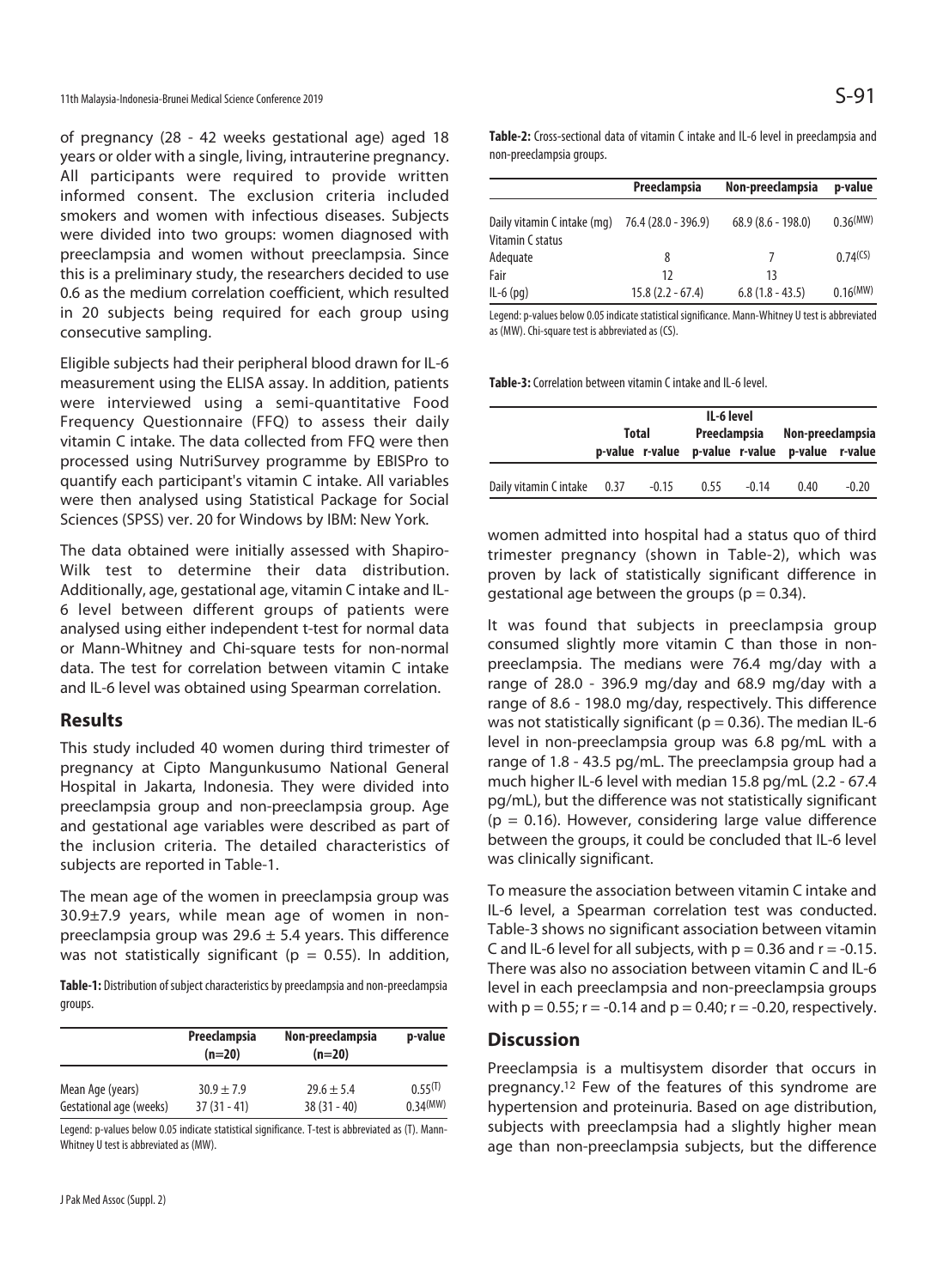was not statistically significant. Research conducted by Kumari et al., found contrasting result. They found significant association between preeclampsia and maternal age with  $p = 0.01$ . Preeclampsia was observed more often in extreme maternal ages, such as younger than 20 years or older than 35 years.13-15 In terms of gestational age, the current study showed no statistically significant difference between preeclampsia and nonpreeclampsia groups. Preeclampsia occurred at gestational age greater than 20 weeks and mostly during third trimester. This study is similar to a research conducted in Romania where preeclampsia group recorded lower gestational age than non-preeclampsia group. The medians were 38 weeks with a range of 29 - 41 weeks and 39 weeks with a range of 32 - 42 weeks, respectively.16

Vitamin C intake in subjects with preeclampsia was higher than in non-preeclampsia group ( $p = 0.36$ ). However, neither of the groups had what is considered adequate vitamin C intake of 85 mg per day or more. Antioxidants are very important during pregnancy as mothers usually experience more oxidative stress than women who are not pregnant. Therefore, there may be a greater demand for higher levels of vitamin C. Lack of antioxidants, such as vitamin C causes an inadequate bodily response to oxidative stress. Klemmensen et al., stated that severe preeclampsia could be prevented by a daily vitamin C intake of between 130 and 170 mg.17 A study conducted by Zhang also supported this finding. Pregnant women with inadequate vitamin C intake were two to 3.8 times more likely to develop preeclampsia than women with adequate vitamin C intake.18

Lack of fruit and vegetable consumption was reported to be one of the causes of inadequate vitamin C intake in pregnant women. The other was food processing, which causes vitamin C to be lost from food and beverages. In addition, area of residence, age, education and socioeconomic status also acted as risk factors for vitamin C deficiency in pregnant women.19

IL-6 levels vary among individuals. This study showed IL-6 level in preeclampsia group to be two times higher than in non-preeclampsia group (Table-2). This difference was not statistically significant ( $p = 0.16$ ). Similar results were reported by Tarnowska-Madra et al.,<sup>20</sup> who found that pregnant women with preeclampsia had a higher IL-6 level of  $35.5 \pm 21.0$  pg/ml compared to women without preeclampsia, whose level was  $19.8 \pm 12.3$  pg/ml. Vitoratos et al.,21 found IL-6 level in preeclampsia group to be 2.66  $\pm$  1.37 pg/ml, while it was 2.44  $\pm$  0.85 pg/ml in non-preeclampsia group. This difference was not statistically significant. Conversely, studies conducted in

Nigeria22 and Romania16 found statistically significant differences. The IL-6 level of preeclampsia group was two to eight times higher than the normal pregnancy group. This also correlated with severity of preeclampsia. Although there is no normal level of IL-6, all studies suggested that preeclamptic women have higher IL-6 levels than non-preeclamptic women with normal pregnancies.

Results of Pearson non-parametric correlation test showed that vitamin C reduced IL-6 levels in all subjects with  $r = -0.15$ . The same results were also acquired in preeclampsia and non-preeclampsia groups where vitamin C reduced IL-6 levels, with  $r = -0.14$  and  $r = -0.20$ , respectively. However, the correlation value acquired was relatively low, and there were no significant results in three correlation tests. Although, to the best of authors' knowledge, there were no studies evaluating correlation between vitamin C and IL-6 levels in preeclamptic women; studies linking vitamin C with IL-6 levels in other diseases, such as metabolic and cardiovascular diseases, have been conducted. A study by Mikirova et al., showed no significant effects of intravascular vitamin C administration on IL-6 levels of mRNA from mononuclear cells in metabolic diseases.23 Those results are different from a study conducted in Palestine, which found that 500 mg vitamin C supplementation for eight weeks reduced IL-6 levels significantly in hypertensive or obese patients with diabetes ( $p = 0.001$ ).<sup>24</sup> It should be noted that the study by Mikirova et al., had a limitation, i.e., shorter intervention time when compared to the study in Palestine.

Theoretically, vitamin C should be able to reduce IL-6 levels and decrease inflammation as well as oxidative stress. Vitamin C is a potent antioxidant and is easily acquired from many sources. Due to its role as an electron donor, it has the potential to stabilise free radicals. Decreasing free radicals might also ameliorate oxidative stress that augments inflammation process. Inflammation and oxidative stress are basis of many pregnancy complications, including preeclampsia. The reduction of inflammation may also reduce the expression of proinflammatory cytokines, such as IL-6.5,6,11 This theory is supported by studies conducted by Klemmensen and Zhang, which found that pregnant women with higher vitamin C intake had a lower risk of developing preeclampsia.17,18 Another study conducted by Ellulu found that 500 mg daily vitamin C supplementation could significantly reduce IL-6 levels in hypertensive, diabetic and obese patients.24

The similar correlation coefficients between the two groups in this study might have shown that vitamin C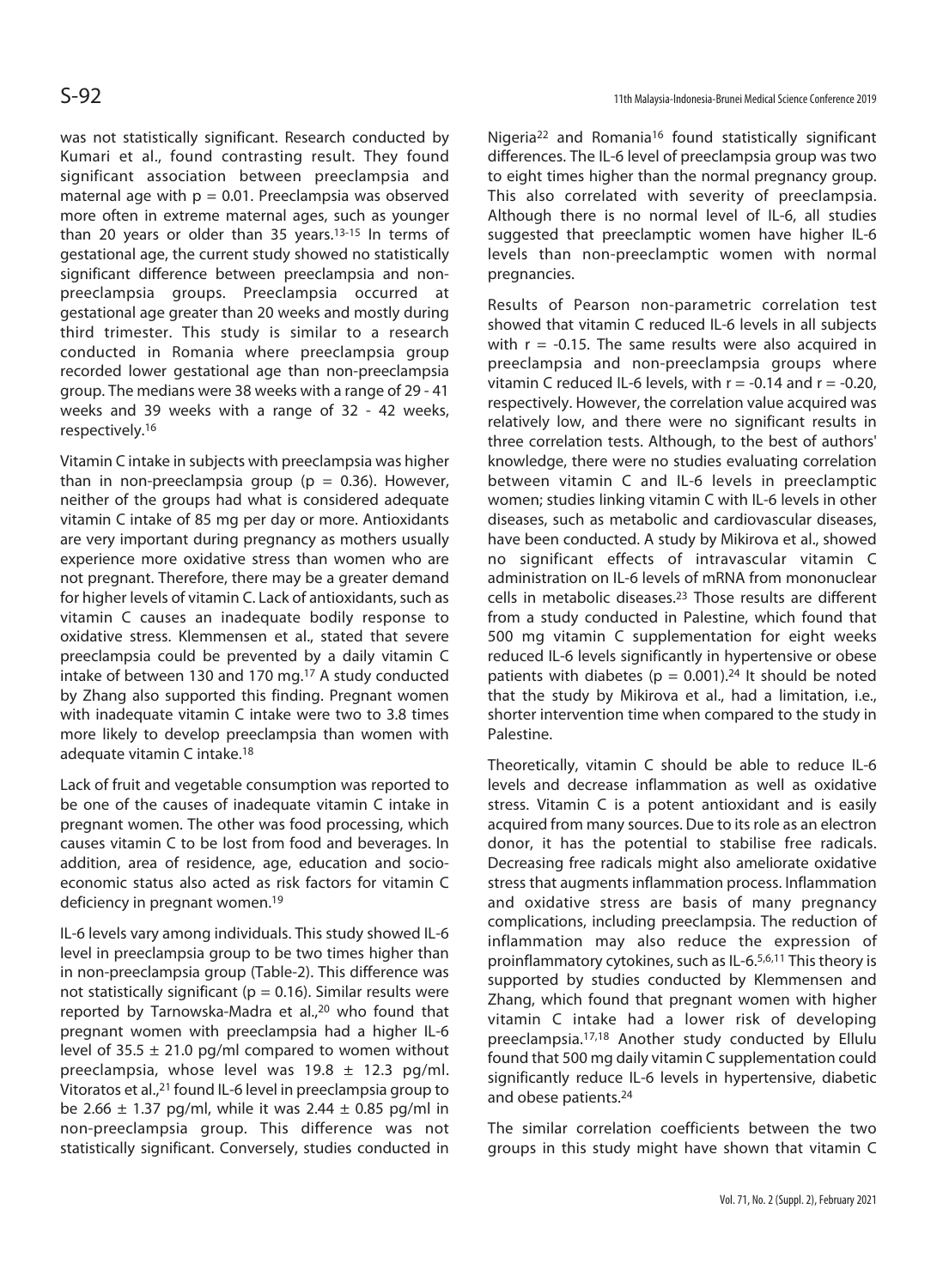could reduce IL-6 levels in both preeclamptic and nonpreeclamptic women, but no significant correlation was shown by statistics. This could be due to inadequate vitamin C intake in both preeclamptic and nonpreeclamptic groups. A study conducted by Klemmensen showed that severe preeclampsia could be ameliorated by daily vitamin C intake of between 130 and 170 mg.17 The disparity of vitamin C daily dose in the study by Klemmensen and this study (less than 85 mg daily) is actually quite great, given that vitamin C intake shown in this study is below the recommended dietary allowance (RDA). Besides that, the physiological increase of IL-6 levels during third trimester of pregnancy in order to aid the process of delivery might also be a plausible reason for lack of statistically significant results in this study. From another perspective, this study only addressed the correlation between vitamin C and IL-6 as an inflammatory marker, whereas free radical scavenging activities are not only performed by vitamin C but also other exogenous antioxidants, such as vitamin A and E, and endogenous antioxidants, such as glutathione and manganese superoxide dismutase (MnSOD).25 To summarise, the role of other antioxidants could not be excluded. It should then also be taken into account that the subjects in this study were not matched subjects but had various medical histories of acute and/or chronic diseases, as well as, other pregnancy complications. Those conditions could potentially be associated with more severe inflammation and unpredictable comorbidities when compared with normal pregnant women.

Knowing that inflammation in pregnancy is a physiological process and excessive inflammation could lead to complications in pregnancy, adequate antioxidant intake is suggested for all pregnant women. Vitamin C is an example of an antioxidant, which could easily be acquired from fruits and vegetables. Foods high in vitamin C include citrus fruits, such as oranges, mangoes, papayas, guavas; and vegetables, including broccoli, spinach and lettuce. In addition to vitamin C, adequate intake of other antioxidants, such as vitamin A and E, would give the best results in reducing free radicals and inflammation.

Although many studies discussing vitamin C and IL-6 have been conducted, studies that correlate vitamin C and IL-6 levels in preeclamptic women during third trimester have not yet been performed. Albeit with lack of statistically significant results, this study could be considered preliminary research. The authors hope this study could help society in realising the importance of fulfilling the RDA for antioxidants, especially vitamin C as

an anti-inflammatory agent.

Like other studies in general, this study has limitations. One of its limitations is that it used a semi-quantitative FFQ because subjects tend to forget about food and portion size eaten for the past month. In addition, the sample size in this study is relatively small, which resulted in lack of statistical strength to identify very small differences. The other limitation of this study is its location at the Cipto Mangunkusumo National General Hospital, which is national referral hospital in Indonesia. Because there are more complex disease histories and comorbidities at this hospital that could affect study results, caution should be exercised when extrapolating these results to general population. Finally, the crosssectional design of this study is another limitation as it is unable to truly demonstrate cause effect relationship between vitamin C and IL-6 levels.

# **Conclusion**

From the results of this study, it could be summarised that vitamin C did not correlate with IL-6 statistically in preeclampsia and non-preeclampsia groups or in total. Since vitamin C intake of pregnant women failed to fulfil RDA and increasing IL-6 levels demonstrated severe inflammation, it is suggested that pregnant women should be offered education and counselling to encourage meeting the daily requirements of vitamins A, C, E and other exogenous antioxidants through fruit and vegetable consumption.

**Acknowledgement:** None to declare.

**Disclaimer:** None to declare.

**Conflict of Interest:** None to declare.

**Funding Disclosure:** This research was fully funded by a PITTA grant from Universitas Indonesia (grant aimed to encourage Universitas Indonesia students in publishing their research to international indexed journal).

#### **References**

- 1. Palm M, Axelsson O, Wernroth L, Larsson A, Basu S. Involvement of inflammation in normal pregnancy. Acta Obstet Gynecol Scand 2013;92:601-5. doi: 10.1111/aogs.12093.
- 2. Arulselvan P, Fard MT, Tan WS, Gothai S, Fakurazi S, Norhaizan ME, et al. Role of Antioxidants and Natural Products in Inflammation. Oxid Med Cell Longev 2016;2016:e5276130. doi: 10.1155/2016/5276130.
- 3. Betteridge DJ. What is oxidative stress? Metabolism 2000;49(Suppl 1):3-8. doi: 10.1016/s0026-0495(00)80077-3.
- 4. Prins JR, Gomez-Lopez N, Robertson SA. Interleukin-6 in pregnancy and gestational disorders. J Reprod Immunol 2012;95:1-14. doi: 10.1016/j.jri.2012.05.004.
- 5. Duhig K, Chappell LC, Shennan AH. Oxidative stress in pregnancy and reproduction. Obstet Med 2016;9:113-6. doi: